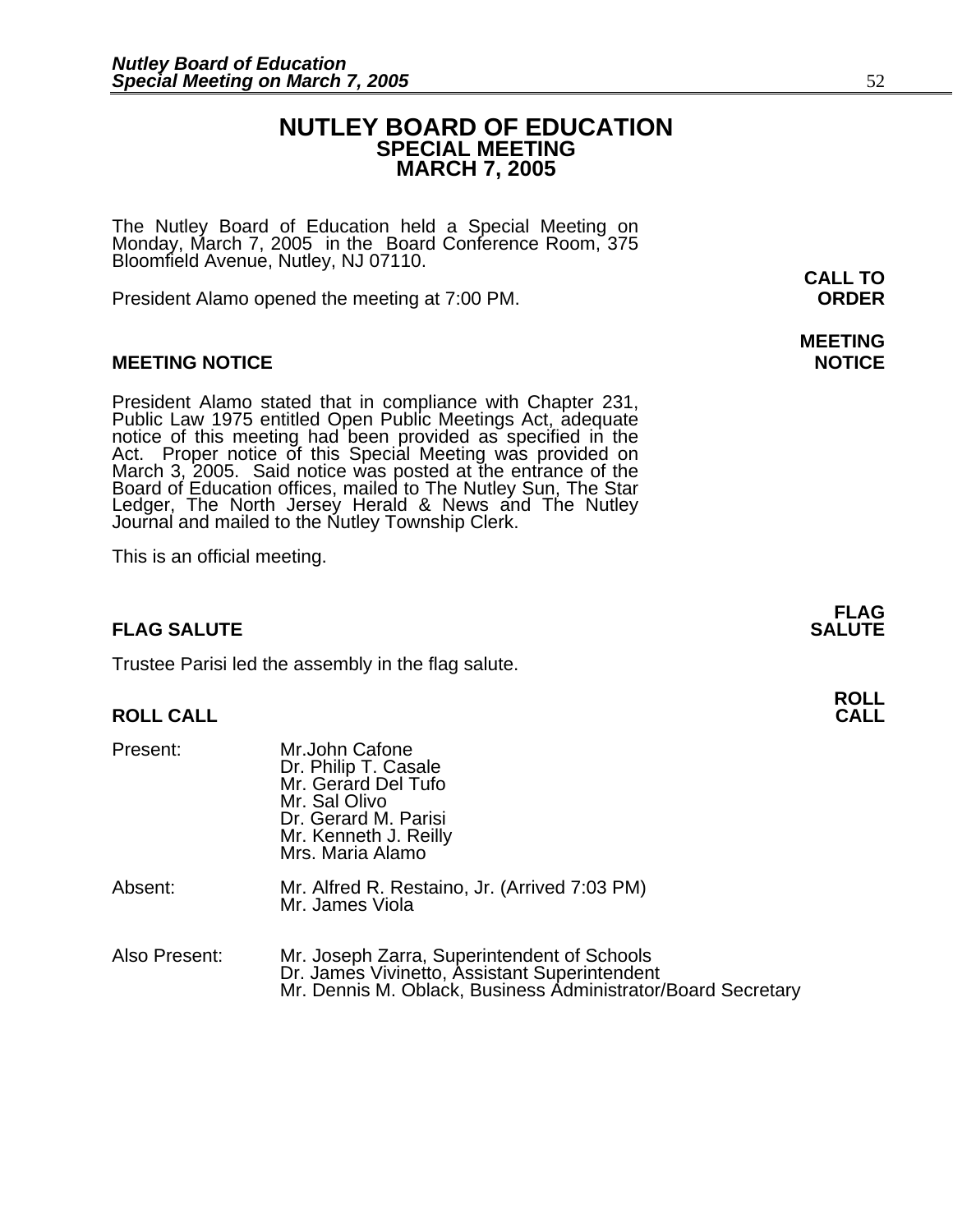Board Secretary Oblack explained the Resolution – Approval of 2005-2006 Tentative Budget that was being voted on at this meeting.

A discussion ensued particularly around the issue of crossing guard expenses.

Trustee Del Tufo pointed out that four items comprise the bulk of the 4.5% increase.

Trustee Restaino, Finance/Budget Committee Chairperson, indicated that the intent of tonight's meeting was to meet the office by tomorrow and the repercussions of not addressing these can be severe. He added that the educational value and benefits of each program/position cut has been taken into consideration.

## **HEARING OF CITIZENS (Resolutions Only) OF CITIZENS**

None

## *RESOLUTION*

Trustee Restaino moved, and Trustee Del Tufo seconded, the following resolution. Upon being put to a roll call vote the resolution was approved with the following exception:

1. Trustee Casale voted "No."

## APPROVAL OF 2005-2006 TENTATIVE BUDGET **TENTATIVE**

BE IT RESOLVED that the Board of Education hereby approves a tentative budget for the 2005-06 school year in the amount of:

| <b>General Fund</b><br>Special Revenue Fund<br>Debt Service Fund | \$45,762,259<br>1,221,270<br>1,322,874 |
|------------------------------------------------------------------|----------------------------------------|
| <b>Total Budget</b>                                              | \$48,306,403                           |

Of which the following amount shall be raised by local tax levy:

| <b>General Fund Tax Levy</b> | \$38,856,442 |
|------------------------------|--------------|
| Debt Service Tax Levy        | 1,303,973    |

Total Tax Levy \$40,160,415

and,

BE IT FURTHER RESOLVED that the Secretary be authorized to submit this budget to the County Superintendent for approval, and

**HEARING**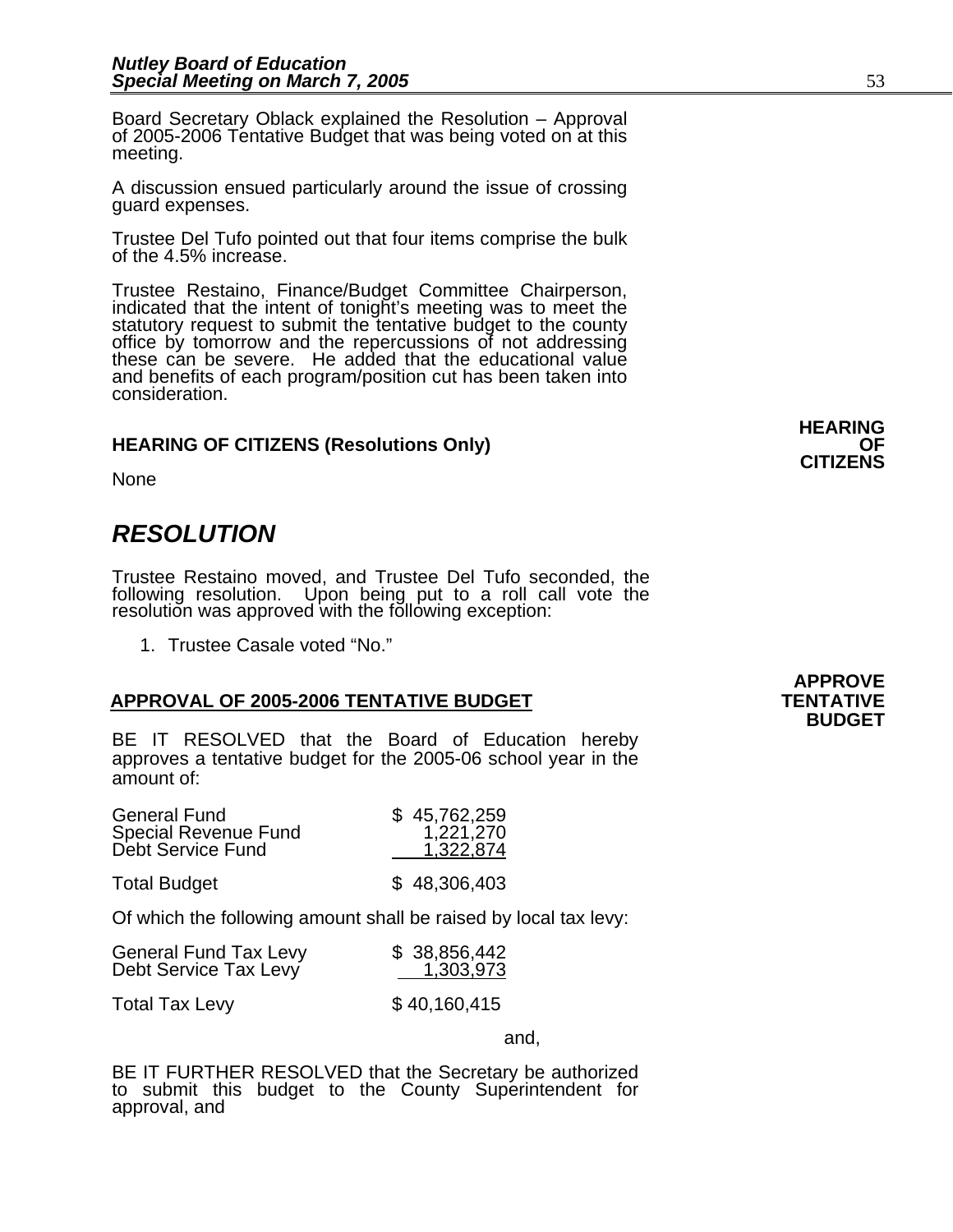BE IT FURTHER RESOLVED that the Board also requests approval of the statutory Spending Growth Limitation Adjustments as follows:

| <b>Special Education Costs</b> |  | 225,955 |
|--------------------------------|--|---------|
| Use of Banked SGLA             |  | 470,677 |
|                                |  |         |

Total **\$ 696,632** 

and, the contract of the contract of the contract of the contract of the contract of the contract of the contract of the contract of the contract of the contract of the contract of the contract of the contract of the contr

BE IT FURTHER RESOLVED that the Secretary be authorized to publish the 2005-06 budget in The Nutley Sun.

## **FACILITIES PRESENTATION**

Trustee Del Tufo introduced John Calicchio - Franklin Middle School Principal, Alan Ianuzzi -Tri-Tech Engineering, Rob Benson – DCM Architecture, and Dave Van Ocker – CVM Engineers whom all gave an update on the Franklin Middle<br>School Project.

Superintendent Zarra said there might be a required adjustment in the school calendar to accommodate the construction schedule.

Superintendent Zarra indicated that there is the possibility to relocate the Board Offices in the existing Boiler Room area in the Franklin Middle School.

Trustee Restaino commented that relocation of the Board Offices would result in a more professional atmosphere.

A discussion ensued.

The general consensus of the Board was to have the architect proceed to include the Board Offices at Franklin Middle School.

Trustee Restaino left this meeting at 8:30 PM.

The trustees, administration and the professionals present extensively discussed the elementary school project.

Trustee Del Tufo indicated that the application must be to the Department of Education by the end of March for a September referendum.

Trustee Restaino returned at 8:55.

President Alamo indicated that for the Franklin Middle School project there was input from the Commissioners and we should do the same for the elementary school project.

A discussion ensued.

# **FACILITIES**<br>PRESENTATION